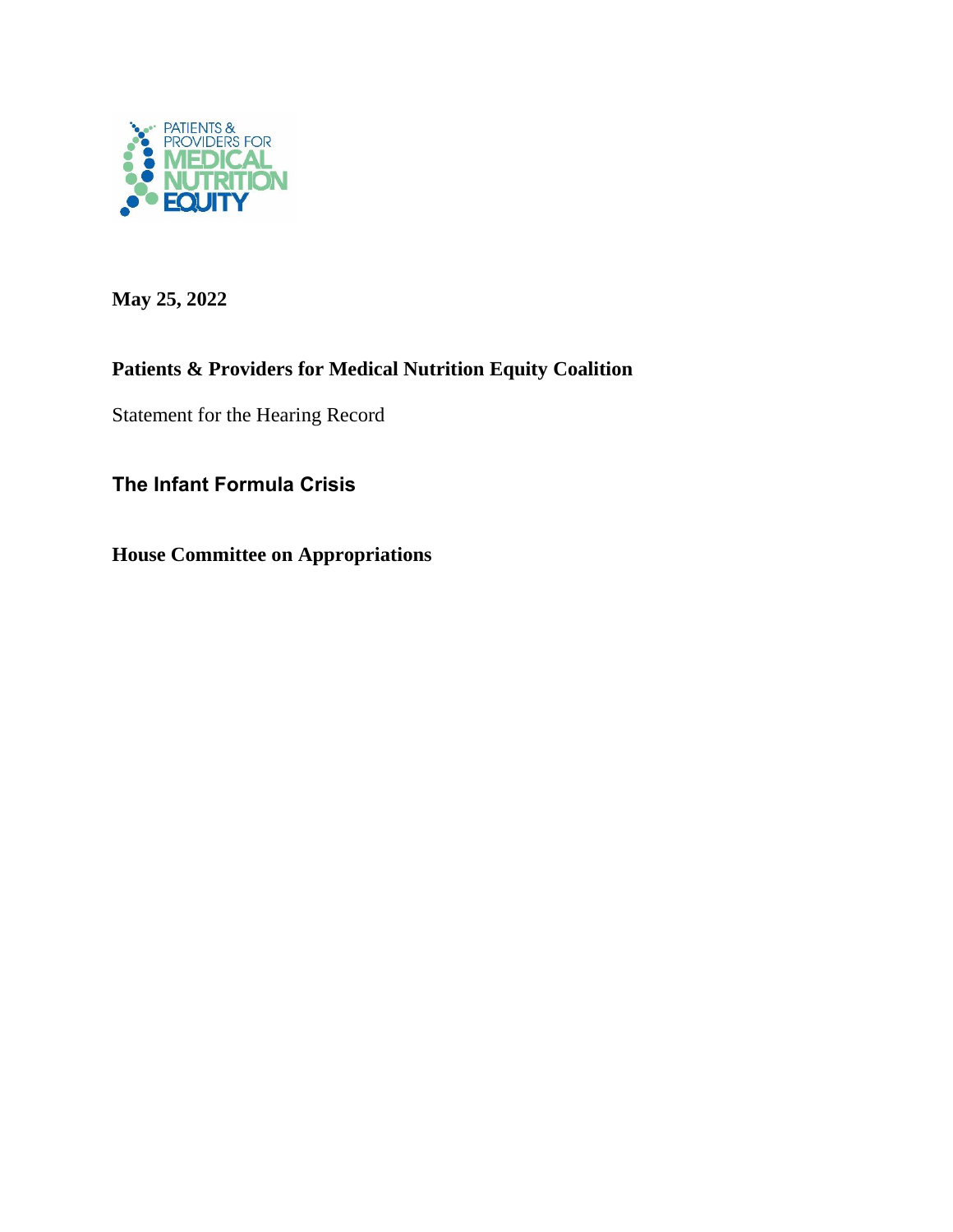The Patients & Providers for Medical Nutrition Equity Coalition (PPMNE) commends Chairwoman DeLauro, Chairman Bishop, Ranking Member Granger, Ranking Member Harris and members of the Agriculture Subcommittee for their leadership to address the current formula shortage crisis and would like to offer the following statement for the hearing record.

The PPMNE Coalition is a national coalition of more than 40 patient and provider organizations that represent individuals for whom specialized nutrition, including the formulas that are the subject of this hearing, is medically necessary for treatment of their digestive or inherited metabolic disorder.

## **This Crisis is Jeopardizing the Health of Children and Adults with Certain Inherited Metabolic Diseases or Gastrointestinal Conditions**

There have been many news reports showing the plight of families who are frantically searching for specialized formulas for their children. This situation is clearly a crisis that must be addressed, and we applaud this Committee for holding bi-partisan hearings on this issue. This formula shortage affects healthy infants, but, more significantly, infants, children of all ages and adults who rely on specialty formulas to treat certain inherited metabolic diseases or gastrointestinal conditions that prevent their bodies from digesting or metabolizing regular foods. The formula crisis is terrifying for patients with these conditions – many of whom cannot find suitable or tolerable substitutes for their current formula.

When these conditions are left untreated, food can become toxic or the body can fail to absorb necessary nutrients. The medical consequences are often significant, permanent, and costly. The implications of denied or delayed access to medical nutrition in pediatric populations are particularly profound — inadequate growth, abnormal development, cognitive impairment, and behavioral disorders. In severe cases, without medical nutrition, the outcome can be unnecessary surgery, repeated hospitalizations, intellectual disability, or even death. Children with an unmanaged disease also suffer emotionally and socially. We encourage you to visit **nutritionequity.org/states** to read stories about the Americans of all ages who rely on these specialized formulas.

Ensuring that there is adequate supply of the specialty formulas is an essential first step in securing the health of the individuals who rely upon them, but more needs to be done to fully resolve the crisis.

## **Solving this Crisis Requires Addressing the Supply Shortage AND ACCESS**

Tragically, the ordeal these individuals and families are currently facing will not magically end when specialty formulas are no longer in shortage because of coverage and cost barriers to accessing these same formulas. These barriers existed long before the current shortage and will continue long after, unless Congress acts.

The formula shortage crisis has shown us that medically necessary nutrition is a critical medical treatment for these individuals. While medically necessary nutrition is sometimes the best or only treatment for a digestive or metabolic condition, insurance companies often deny or restrict coverage. Insurance companies will typically cover pharmaceuticals or biologics for treatment of these diseases; however, they are often used off-label or may not be recommended by the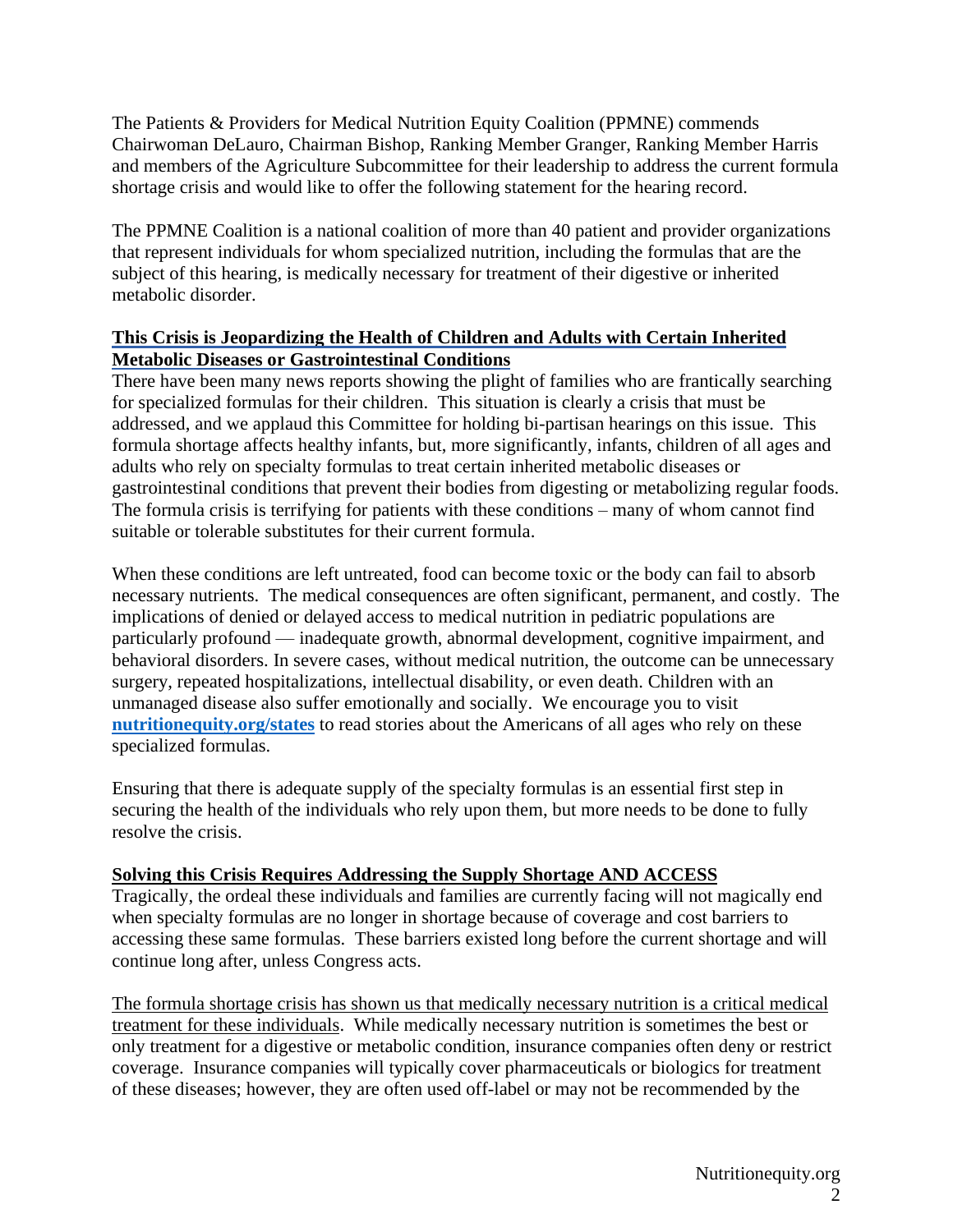treating physician as first-line therapy. Further, pharmaceuticals and biologics can be costly and can have undesirable risks such as suppression of the immune system, which can increase a patient's risk of infection or cancer. The *Medical Nutrition Equity Act (H.R. 3783)* would ensure Americans with certain inherited metabolic conditions and gastroenterological disorders have access to these formulas and other medical necessary nutrition to treat their diseases.

Even when an insurance company does cover medically necessary nutrition, it often comes with the stipulation the formula be administered through a feeding tube (for example, a nasogastric tube, placed through the nose into the stomach or a gastrostomy tube, surgically placed directly into the stomach). Surgery to place a feeding tube is expensive and these tubes carry additional risks. For example, a gastrostomy tube can leak, cause ulcerations, or cause infection at the insertion site. In severe cases, a patient may experience a perforation in the intestinal tract. Medically necessary nutrition, when administered under a physician's order, constitutes lifesaving treatment with lower costs and fewer risks.

These types of coverage policies are irrational and interfere with thoughtful medical decision making. Further, without coverage, medically necessary nutrition is unaffordable for many families. For example, some children with Crohn's disease require a pre-digested formula such as Peptamen 1.5, which, at five cans per day, can cost an average of \$1,500 per month. For many patients and their families, the out-of-pocket costs for specialized formulas are prohibitive, particularly when you consider these formulas cost less than biologics that are covered for some of these conditions.

There is congressional precedent for the *Medical Nutrition Equity Act*. Congress recognized the importance of improving coverage of medically necessary nutrition by including language similar to the MNEA in the 2016 National Defense Authorization Act. It is time to extend that coverage to other insured populations and to ensure there is a federal coverage floor.

Congress has also recognized the importance of identifying some of these conditions early in life and has passed and repeatedly reauthorized legislation requiring testing for inborn errors of metabolism as recommended by the Secretary of HHS 'Recommended Uniform Screening Panel (RUSP). Diseases were added to the RUSP because they can be treated when diagnosed early. Approximately 2,000 of the babies tested each year are diagnosed with inherited metabolic disorders. For most of these babies, medical nutrition is their only option to survive.

In addition, nearly 40 states require some level coverage of medically necessary nutrition, but coverage is highly variable from state to state and does not reach patients enrolled in health plans covered by the Employee Retirement Income Security Act (ERISA).

The *Medical Nutrition Equity Act* has strong bi-partisan support, including 92 Representatives and approximately half of the members of this Subcommittee, including Chairman Bishop. The Senate bill (S. 2013) has 22 bi-partisan co-sponsors. We strongly urge Congress to include passage of the *Medical Nutrition Equity Act* as part of the legislative package to address this crisis by the end of the year.

## **CONCLUSION**